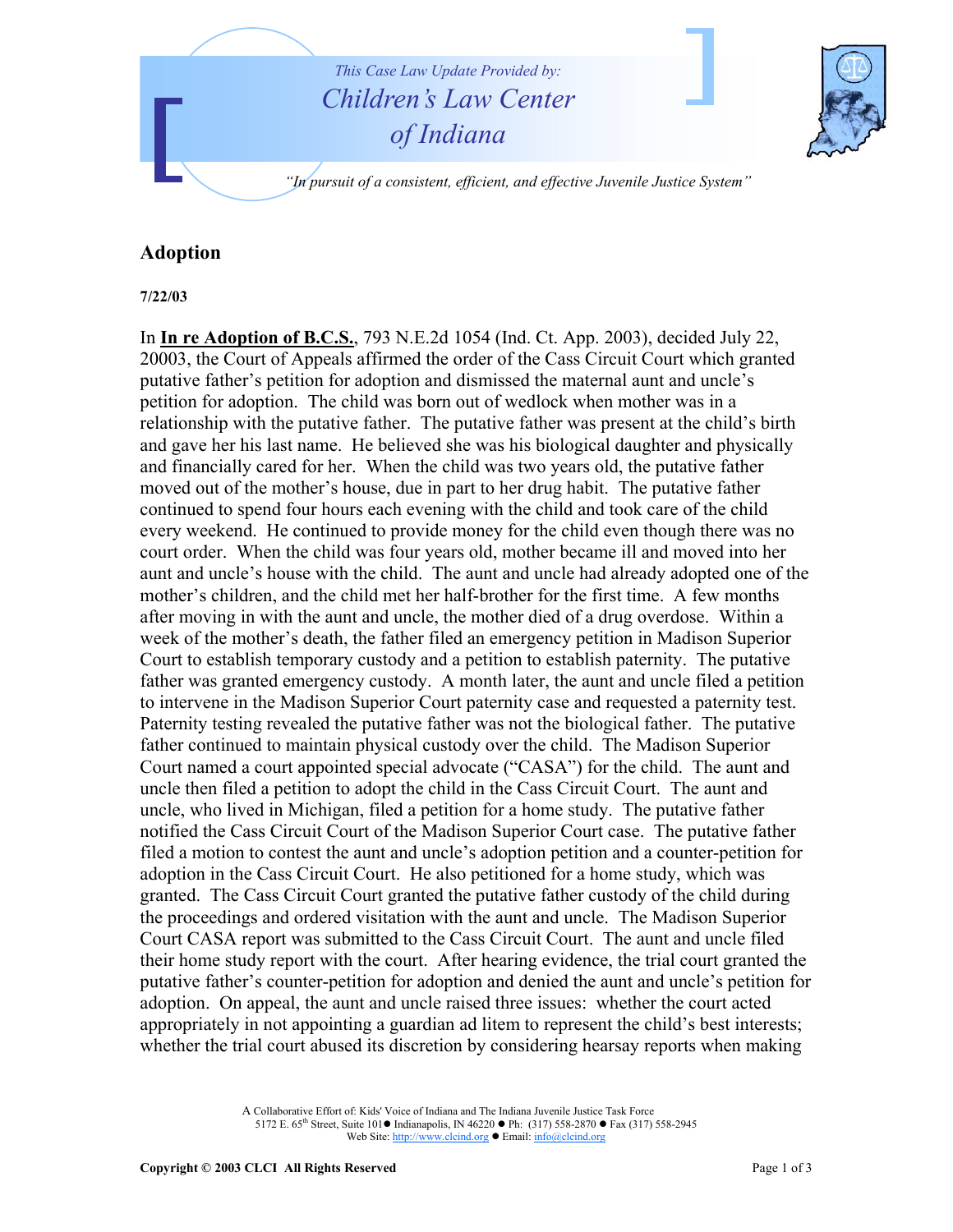its decision regarding the adoption of the child; and whether the trial court erred in not giving preference to blood relationships nor placing siblings together.

**The trial court's failure to appoint a guardian ad litem in an adoption proceeding was not reversible error where a CASA had already been appointed in the paternity proceeding and had filed a report with the trial court.** The aunt and uncle argued it was reversible error that a guardian ad litem had not been appointed to represent the child's interests in the Cass Circuit Court adoption proceedings, as required by IC 29-3-2- 3 and Ind. Trial Rule 17(C). A CASA had been appointed during the paternity proceedings and her report had been admitted into evidence by the Cass Circuit Court. The Court stated the trial court has the discretion to determine whether a minor is adequately represented in the proceedings such that no guardian ad litem is necessary. Id. at 1060. IC 31-9-2-50 defines the role and qualifications of a guardian ad litem, and IC 31-9-2-28 defines the role and qualifications of a CASA. The Court stated that under the statutory definitions, a CASA and a guardian ad litem function in the same capacity at the trial court, each one representing and protecting the best interests of the child by researching, examining, and advocating, facilitating, and monitoring a child's situation. The report from the CASA appointed by the Madison Superior Court was essentially the same report that the trial court would have received from a guardian ad litem.

**The trial court did not abuse its discretion by considering hearsay reports when making its decision regarding the adoption of the child.** The aunt and uncle argued that the trial court abused its discretion by considering the hearsay reports of the CASA appointed by the Madison Superior Court and home studies of the putative father's and the aunt and uncle's homes when making its decisions. The aunt and uncle failed to object to father's home study being part of the record, and they themselves offered into evidence the CASA report and their home study. Citing Smith v. Miller Builders, Inc., 741 N.E.2d 731, 739 (Ind. Ct. App. 2000), the Court stated it is well settled that a party may not sit idly by at trial allowing an error to occur without objection and then raise such error on appeal. In citing Beeching v. Levee, 764 N.E.2d 669, 674 (Ind. Ct. App. 2002), the Court stated a party may not appeal invited error.

**The trial court did not err in not placing siblings together and not giving preference to blood relationships.** The aunt and uncle argued that the trial court erred because it was in the child's best interests to be placed in a family with her half-brother and other "blood family." The aunt and uncle stated "blood is thicker than water" and that IC 31- 19-8-6 indicates siblings should be kept together when possible. The Court stated that while IC 31-19-8-6 could be read as implying a preference for placing sibling groups in the same home, it by no means indicates that siblings must be placed in the same home. B.C.S. at 1062. The Court further stated that the child and her half brother were not a typical sibling group, as they interacted only once before the death of their mother and have only spent visitation time since then; they were not children who grew up in the same household for a number of years. Nor was the Court swayed by the argument blood is thicker than water. First, Indiana law does not give preferential treatment to blood relatives who seek to adopt a child. Id. See e.g.*,* In re R.L.R., 784 N.E.2d 964, 970 (Ind. Ct. App. 2003)(ordering grant of step-mother's petition to adopt child despite biological mother's renewed desire to establish a relationship with the child.). Second, the "water" in this case was a man who accepted responsibility for the child before she was born, was

A Collaborative Effort of: Kids' Voice of Indiana and The Indiana Juvenile Justice Task Force 5172 E. 65<sup>th</sup> Street, Suite 101 $\bullet$  Indianapolis, IN 46220  $\bullet$  Ph: (317) 558-2870  $\bullet$  Fax (317) 558-2945 Web Site: http://www.clcind.org • Email: info@clcind.org